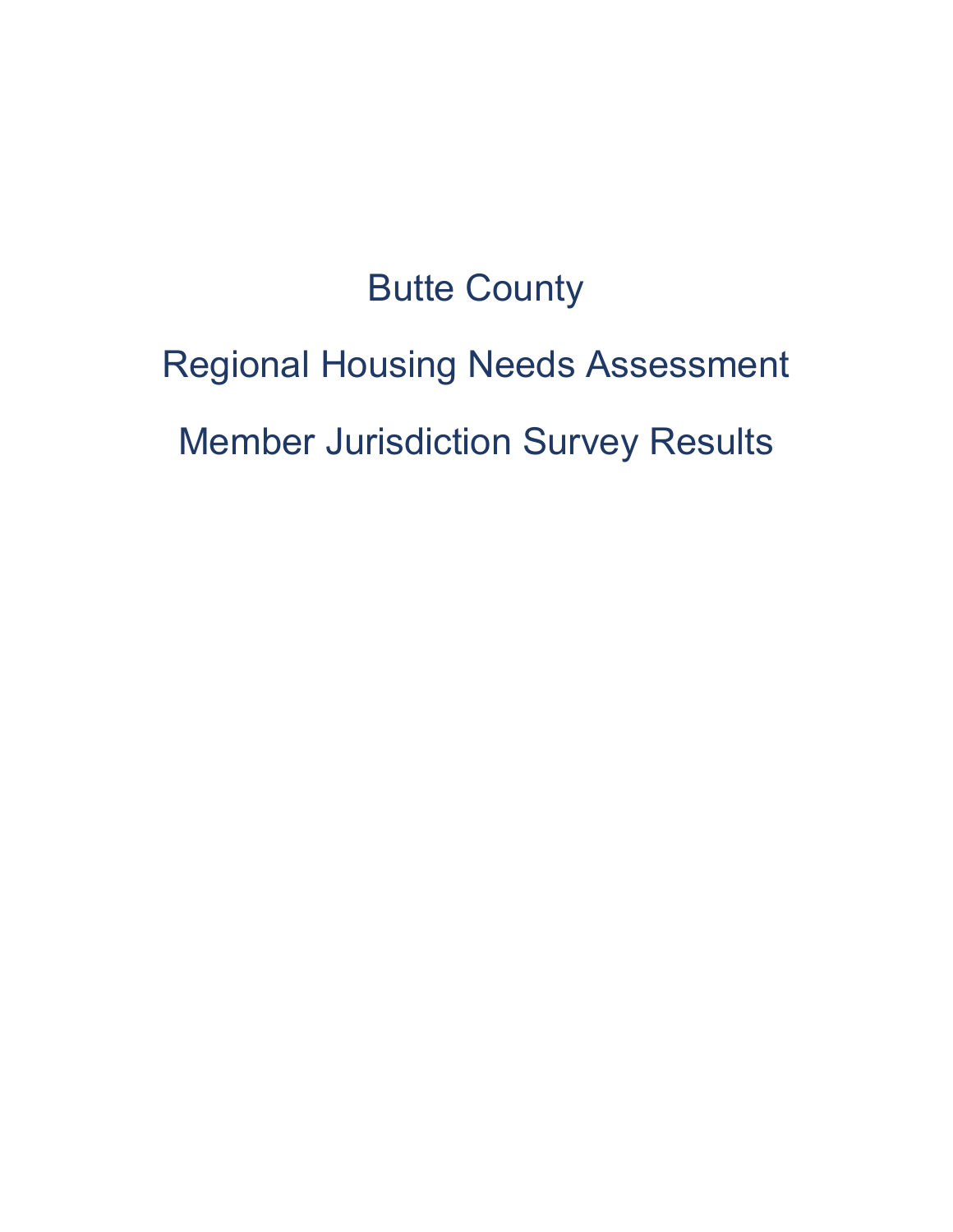The Regional Housing Needs Allocation Plan (RHNP) is governed by California Government Code, which specifies certain requirements for the RHNP, including the provision that each Council of Governments must survey its member jurisdictions to request information that will inform the development of the RHNP, by collecting data required to the Objectives and Factors required for consideration in RHNP development, described below.

Government Code specifies five objectives all RHNPs must further:

- 1. **Increased Supply and Affordability**—Increase housing supply and mix of housing types, tenure, and affordability in all cities and counties in an equitable manner
- 2. **Environmental Justice**—Promote infill development and socioeconomic equity, protect environmental and agricultural resources, encourage efficient development patterns, and achieve GHG reduction targets
- 3. **Jobs-Housing Balance**—Promote improved intraregional jobs-housing relationship, including balance between low-wage jobs and affordable housing
- 4. **Affordability Balance**—Balance disproportionate household income distributions (more high-income RHNA to lower-income areas and vice-versa)
- 5. **Affirmatively Further Fair Housing—**promote fair housing choice and foster inclusive communities that are free from discrimination.

Additionally, Government Code identifies several factors (including some which are new for the 6th RHNA Cycle, identified in **bold**) to be included in developing the methodology that allocates regional housing needs:

- 1. Existing and projected jobs and housing relationship, **particularly low-wage jobs and affordable housing**
- 2. Lack of capacity for sewer or water service due to decisions outside jurisdiction's control
- 3. Availability of land suitable for urban development
- 4. Lands protected from urban development under existing federal or state programs
- 5. County policies to preserve prime agricultural land
- 6. Distribution of household growth in the RTP and opportunities to maximize use of transit and existing transportation infrastructure
- 7. Agreements to direct growth toward incorporated areas
- 8. Loss of deed-restricted affordable units
- 9. **Households paying more than 30 percent and more than 50 percent of their income in rent**
- 10. **The rate of overcrowding**
- 11. Housing needs of farmworkers
- 12. Housing needs generated by a university within the jurisdiction
- 13. **Housing needs of individuals and families experiencing homelessness**
- 14. **Units lost during a state of emergency that have yet to be replaced**
- 15. **The region's GHG targets**

The following questions, which are each related to one of the above listed Factors or Objectives, were intended to gather information to inform the RHNP, pursuant to the law. The table depicted on page 4 of this report, was included in the Survey to display data that had been gathered to date; survey Question 6 asks respondents to identify data points, in addition to those listed in the table, which would be important to inform the RHNP.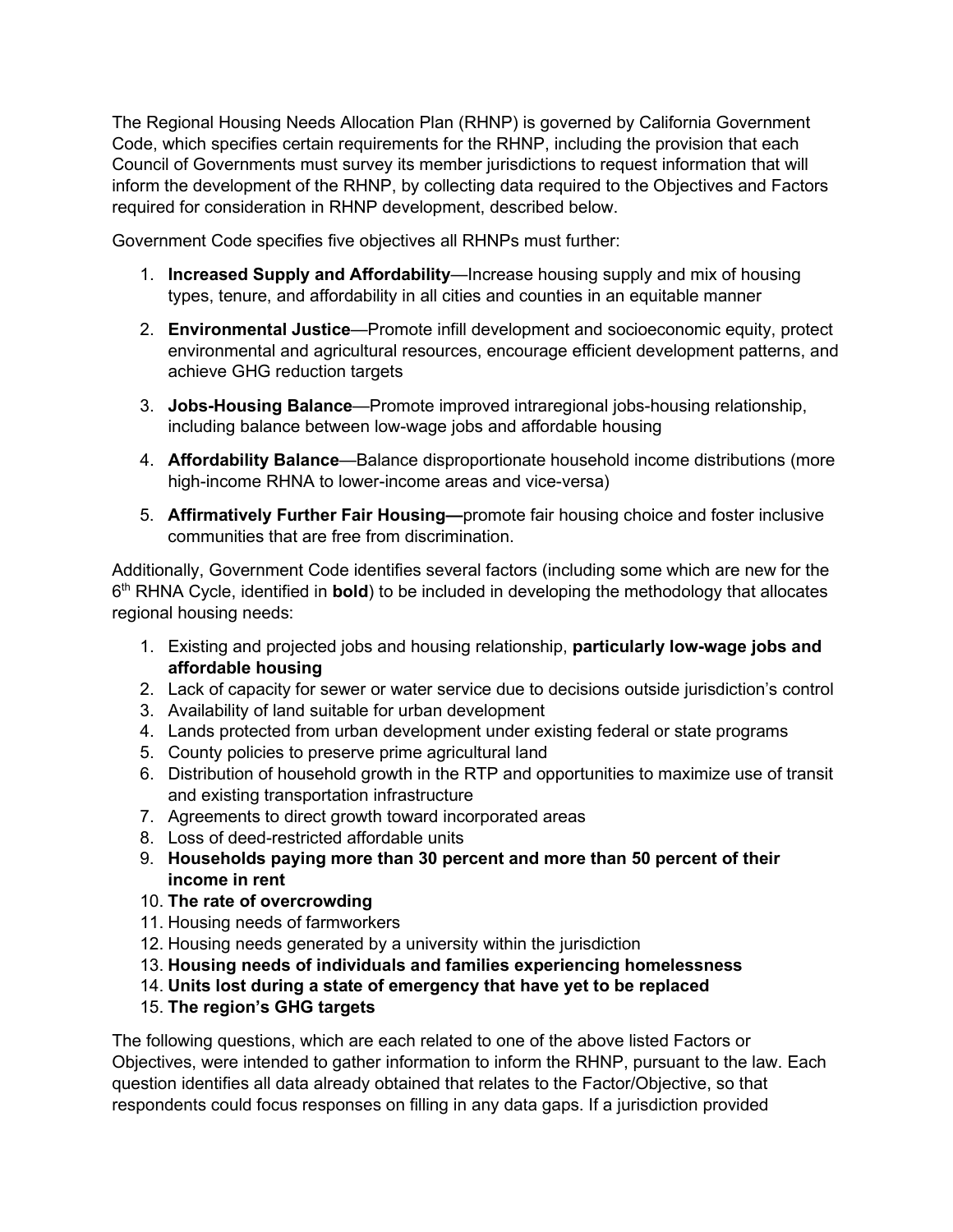If a jurisdiction provided information, the survey asked that it be provided in a format that is comparable across all jurisdictions.

#### **Results Summary**

Four respondents representing the following four jurisdictions submitted complete surveys:

- Butte County
- City of Chico
- City of Oroville
- Town of Paradise

Chico and Paradise respondents noted that they keep databases with records of approved residential development

Butte County respondents emphasized the importance of temporary housing unit data. This information is readily available online for Butte County and for the Town of Paradise.

Butte County noted two additional data sources:

- 1. Information regarding farmworkers in Butte County from the 2014 Regional Housing Needs Assessment, and
- 2. Housing Policies being considered by the Butte County Board of Directors, like SRO preservation policies.

Raw survey results are below.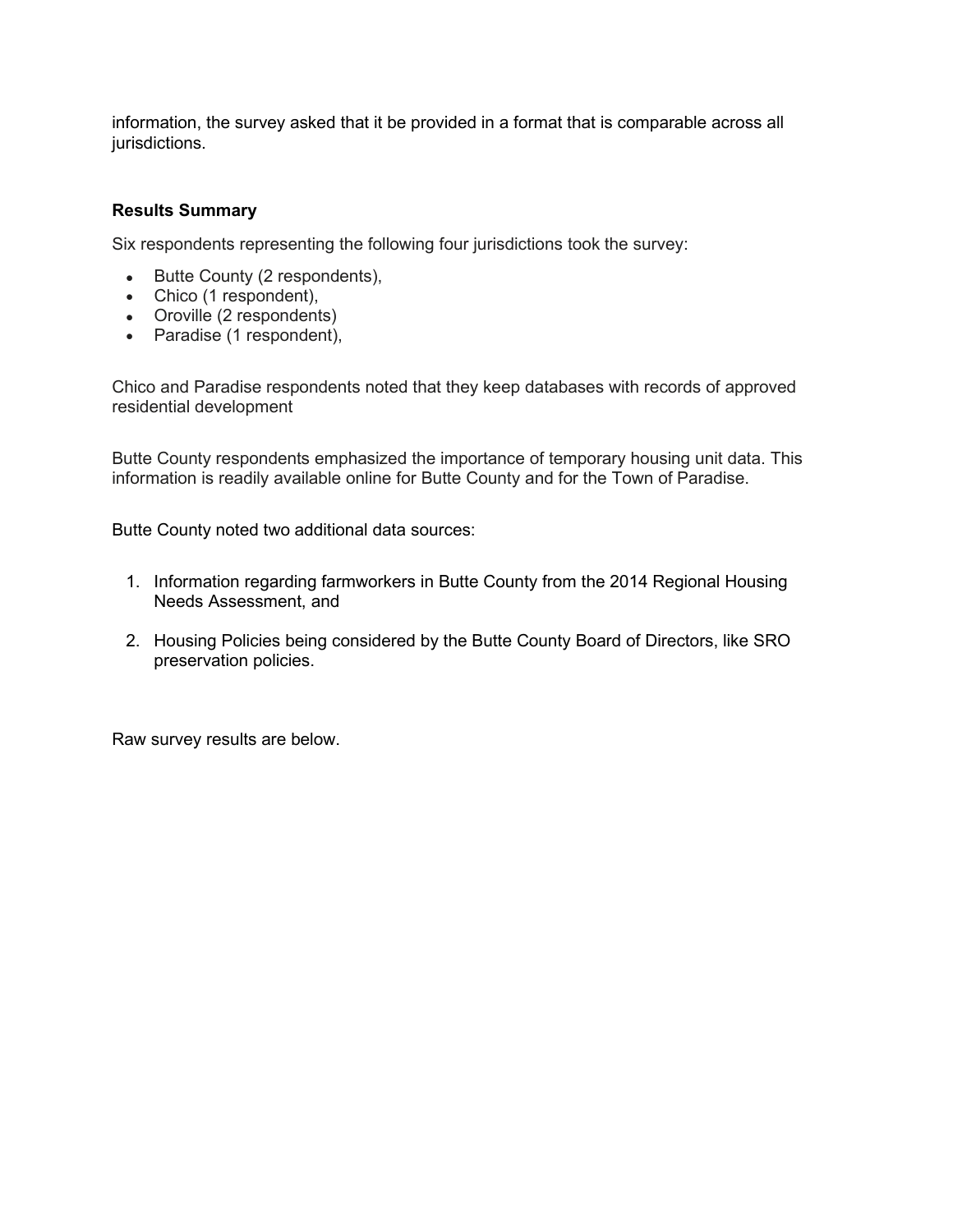| Data<br>Objectives/Factors                                                                             | Projections<br>Growth<br>Household | Housing Tenure | Types<br>Existing Housing Unit | Housing Cost Burden | Camp Fire Housing Lost | Agricultural Lands | Natural Hazards | Environmental Lands | Jobs<br>Existing and Future | Jobs-Housing Balance | Stock<br>Affordable Housing | Capacity<br>Local Development | Homelessness | Status<br>Childhood Poverty | Housing Fit<br>Jobs- | and<br>Sewer<br>Projected<br>Water Capacity<br>and<br>Existing | Overcrowding | Racial Distribution | Housing-Related VMT | Approved Residential D | Farmworker Employment and Housin<br><b>Needs</b> | Infill Development Potential |
|--------------------------------------------------------------------------------------------------------|------------------------------------|----------------|--------------------------------|---------------------|------------------------|--------------------|-----------------|---------------------|-----------------------------|----------------------|-----------------------------|-------------------------------|--------------|-----------------------------|----------------------|----------------------------------------------------------------|--------------|---------------------|---------------------|------------------------|--------------------------------------------------|------------------------------|
| Existing and projected jobs/housing relationship,<br>particularly low-wage jobs and affordable housing | X                                  | x              | X                              | X                   |                        |                    |                 |                     | X                           | X                    |                             |                               |              |                             | X                    |                                                                | X            | X                   |                     |                        |                                                  |                              |
| Lack of capacity for sewer or water service due to decisions                                           |                                    |                |                                |                     |                        |                    |                 |                     |                             |                      |                             |                               |              |                             |                      | X                                                              |              |                     |                     |                        |                                                  |                              |
| outside jurisdiction's control                                                                         |                                    |                |                                |                     |                        |                    |                 |                     |                             |                      |                             |                               |              |                             |                      |                                                                |              |                     |                     |                        |                                                  |                              |
| Availability of land suitable for urban development                                                    |                                    |                |                                |                     |                        | X                  | X               | x                   |                             |                      |                             | X                             |              |                             |                      |                                                                |              |                     |                     |                        |                                                  | X                            |
| Lands protected from urban development under existing                                                  |                                    |                |                                |                     |                        | X                  |                 | X                   |                             |                      |                             |                               |              |                             |                      |                                                                |              |                     |                     |                        |                                                  |                              |
| federal or State programs                                                                              |                                    |                |                                |                     |                        |                    |                 |                     |                             |                      |                             |                               |              |                             |                      |                                                                |              |                     |                     |                        |                                                  |                              |
| County policies to preserve prime agricultural land                                                    |                                    |                |                                |                     |                        | X                  |                 |                     |                             |                      |                             |                               |              |                             |                      |                                                                |              |                     |                     |                        |                                                  |                              |
| Distribution of household growth in RTP and opps. to                                                   |                                    |                |                                |                     |                        |                    |                 |                     |                             |                      |                             |                               |              |                             |                      |                                                                |              |                     |                     |                        |                                                  |                              |
| maximize use of transit & existing transportation<br>infrastructure                                    |                                    |                |                                |                     |                        |                    |                 |                     | X                           | X                    | $\mathbf{x}$                | X                             |              |                             | X                    |                                                                |              |                     | X                   |                        |                                                  |                              |
| Agreements to direct growth toward incorporated areas                                                  |                                    |                |                                |                     |                        | X                  |                 | x                   |                             |                      |                             |                               |              |                             |                      |                                                                |              |                     |                     |                        |                                                  |                              |
| Loss of deed-restricted affordable units                                                               |                                    |                | X                              |                     |                        |                    |                 |                     |                             |                      |                             |                               |              |                             |                      |                                                                |              |                     |                     |                        |                                                  |                              |
| Households paying more than 30 percent and more than 50                                                |                                    |                |                                |                     |                        |                    |                 |                     |                             |                      |                             |                               |              |                             |                      |                                                                |              |                     |                     |                        |                                                  |                              |
| percent of their income in rent                                                                        |                                    |                |                                |                     |                        |                    |                 |                     |                             |                      |                             |                               |              |                             |                      |                                                                |              |                     |                     |                        |                                                  |                              |
| The rate of overcrowding                                                                               |                                    |                |                                |                     |                        |                    |                 |                     |                             |                      |                             |                               |              |                             |                      |                                                                | X            |                     |                     |                        |                                                  |                              |
| Housing needs of farmworkers                                                                           |                                    |                |                                |                     |                        |                    |                 |                     |                             |                      |                             |                               |              |                             |                      |                                                                |              |                     |                     |                        |                                                  |                              |
| Housing needs generated by a university within the                                                     |                                    | X              | X                              |                     |                        |                    |                 |                     |                             |                      |                             |                               |              |                             |                      |                                                                |              |                     |                     |                        |                                                  |                              |
| jurisdiction                                                                                           |                                    |                |                                |                     |                        |                    |                 |                     |                             |                      |                             |                               |              |                             |                      |                                                                |              |                     |                     |                        |                                                  |                              |
| Units lost during a state of emergency that have yet to be                                             | X                                  |                |                                |                     | X                      |                    |                 |                     |                             |                      |                             |                               |              |                             |                      |                                                                |              |                     |                     |                        |                                                  |                              |
| replaced                                                                                               |                                    |                |                                |                     |                        |                    |                 |                     |                             |                      |                             |                               |              |                             |                      |                                                                |              |                     |                     |                        |                                                  |                              |
| The region's GHG targets                                                                               |                                    |                |                                |                     |                        |                    |                 |                     | X                           | X                    |                             |                               |              |                             |                      |                                                                |              |                     | X                   |                        |                                                  |                              |
| Increased housing supply and affordability                                                             |                                    |                |                                |                     |                        | x                  |                 | X                   |                             |                      |                             | X                             |              |                             |                      |                                                                | X            |                     |                     |                        |                                                  |                              |
| Environmental justice                                                                                  |                                    |                |                                |                     |                        |                    |                 |                     |                             |                      |                             |                               |              | X                           |                      |                                                                |              | X                   | X                   |                        |                                                  |                              |
| Jobs-housing balance                                                                                   | X                                  |                |                                |                     |                        |                    |                 |                     | X                           | X                    |                             |                               |              |                             |                      |                                                                |              |                     |                     |                        |                                                  |                              |
| Affordability balance                                                                                  |                                    |                |                                | X                   |                        |                    |                 |                     | x                           |                      | X                           |                               | X            |                             |                      |                                                                |              |                     |                     |                        |                                                  |                              |
| Affirmatively Further Fair Housing                                                                     |                                    |                |                                |                     |                        |                    |                 |                     |                             |                      |                             |                               |              | X                           |                      |                                                                |              | X                   |                     |                        |                                                  |                              |
| <b>Have Data</b>                                                                                       |                                    |                |                                |                     |                        |                    |                 |                     |                             |                      |                             |                               |              |                             |                      |                                                                |              |                     |                     |                        |                                                  |                              |
|                                                                                                        |                                    |                |                                |                     | 3                      |                    |                 |                     |                             |                      |                             |                               |              |                             |                      |                                                                |              |                     |                     |                        |                                                  |                              |

Information needed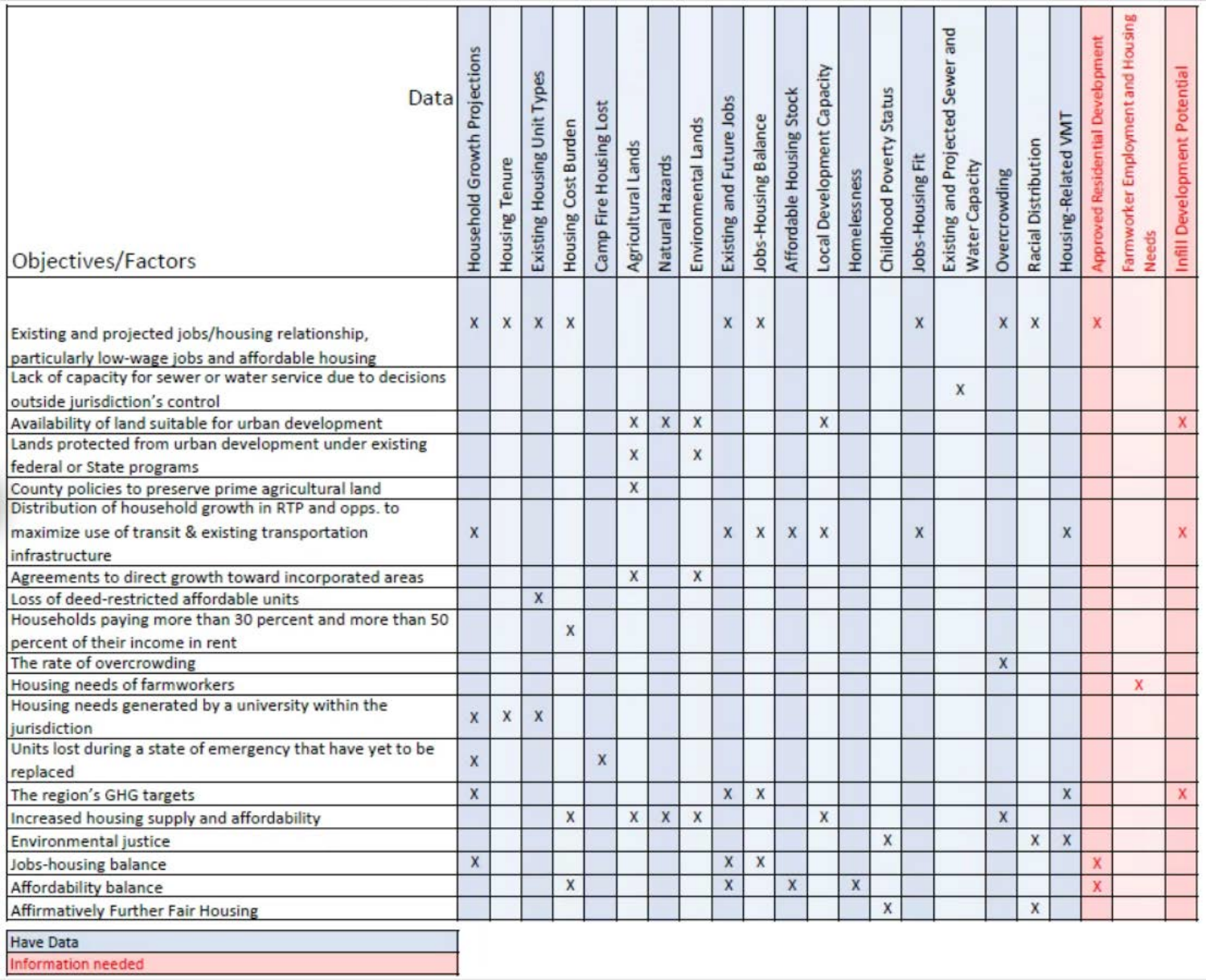### **Town of Paradise**

Participant Information

Jurisdiction: Town of Paradise Survey Respondent Name: Susan Hartman Survey Respondent Title: Community Development Director

#### 6TH CYCLE RHNP REQUIRED OBJECTIVES AND FACTORS

**Q6**

**No**

Are there additional data points that are important to consider in developing the BCAG RHNP?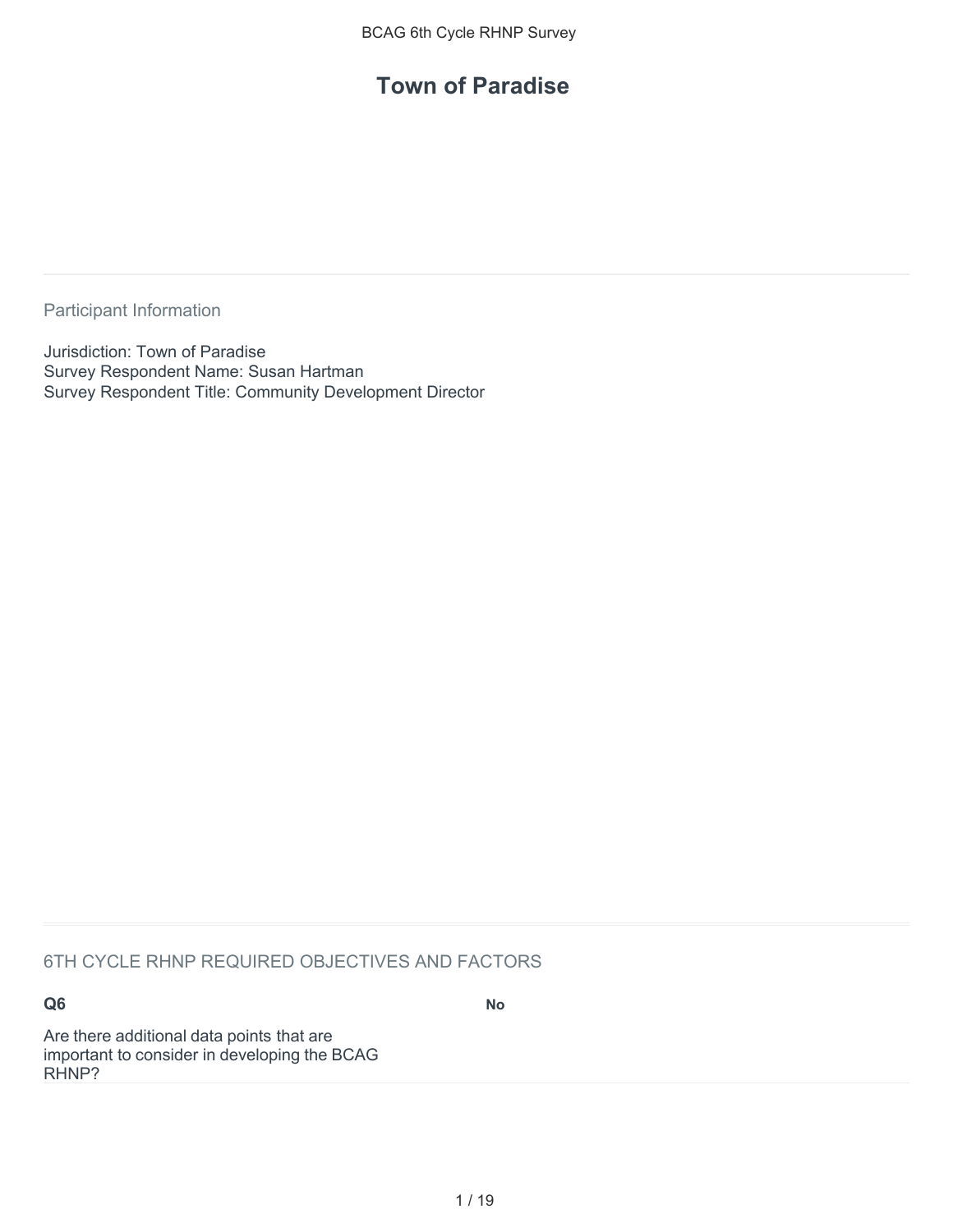Are you familiar with any data sources that might be relevant to this effort and provide information post-Camp Fire?

If yes, please list all. : **The Town's Building Dept can provide reports on approved residential development.**

#### HOUSING OPPORTUNITIES AND CONSTRAINTS

#### **Q8**

Which of the following apply to your jurisdiction as either an opportunity or a constraint for development of additional housing by 2030? You can indicate that something is both an opportunity and a constraint, or leave both boxes unchecked if the issue does not have an impact on housing development in your jurisdiction. Check all that apply.

| Water Capacity                         | <b>Constraint</b>  |
|----------------------------------------|--------------------|
| Land Suitability                       | <b>Opportunity</b> |
| Construction costs                     | <b>Constraint</b>  |
| Availability of construction workforce | <b>Constraint</b>  |
| Availability of vacant land            | <b>Opportunity</b> |

Please explain any opportunities and/or constraints listed above,

and/or list any additional opportunities or constraints.

Water capacity is a constraint at this time because of the damage done to the water distribution system by the Camp Fire. Repairs are being made, but funding at a State level is also in jeopardy. Land suitability is an opportunity because there is a lot of empty residential lots for sale that already have underground improvements (gas lines/septic/electrical) that make redevelopment of the parcels more streamlined than the average vacant lot. Also, there are vacant mobile home parks for sale that buyers may be interested in converting to multi-family housing instead. Construction costs and availability of construction workforce is a constraint because the construction demand that the Camp Fire and Carr Fire has placed on the industry in the Northstate, along with the regular Chico development, has put a strain on available resources and those resources now come at a premium. Availability of vacant land - again, like 'land suitability', there is a surplus of vacant residential land that is for sale in Paradise as a result of the Camp Fire.

#### **Q9**

The location and type of housing can play a key role in meeting State and regional targets to reduce greenhouse gas (GHG) emissions. What land use policies or strategies has your jurisdiction implemented to minimize GHG emissions? Check all that apply.

#### **Energy efficiency standards in new construction or retrofits**

**Investment in pedestrian, bicycle, and active transportation infrastructure**

#### **Q10**

**No**

Does your jurisdiction collect data on homelessness within the jurisdiction and demand for transitional housing for those experiencing homelessness?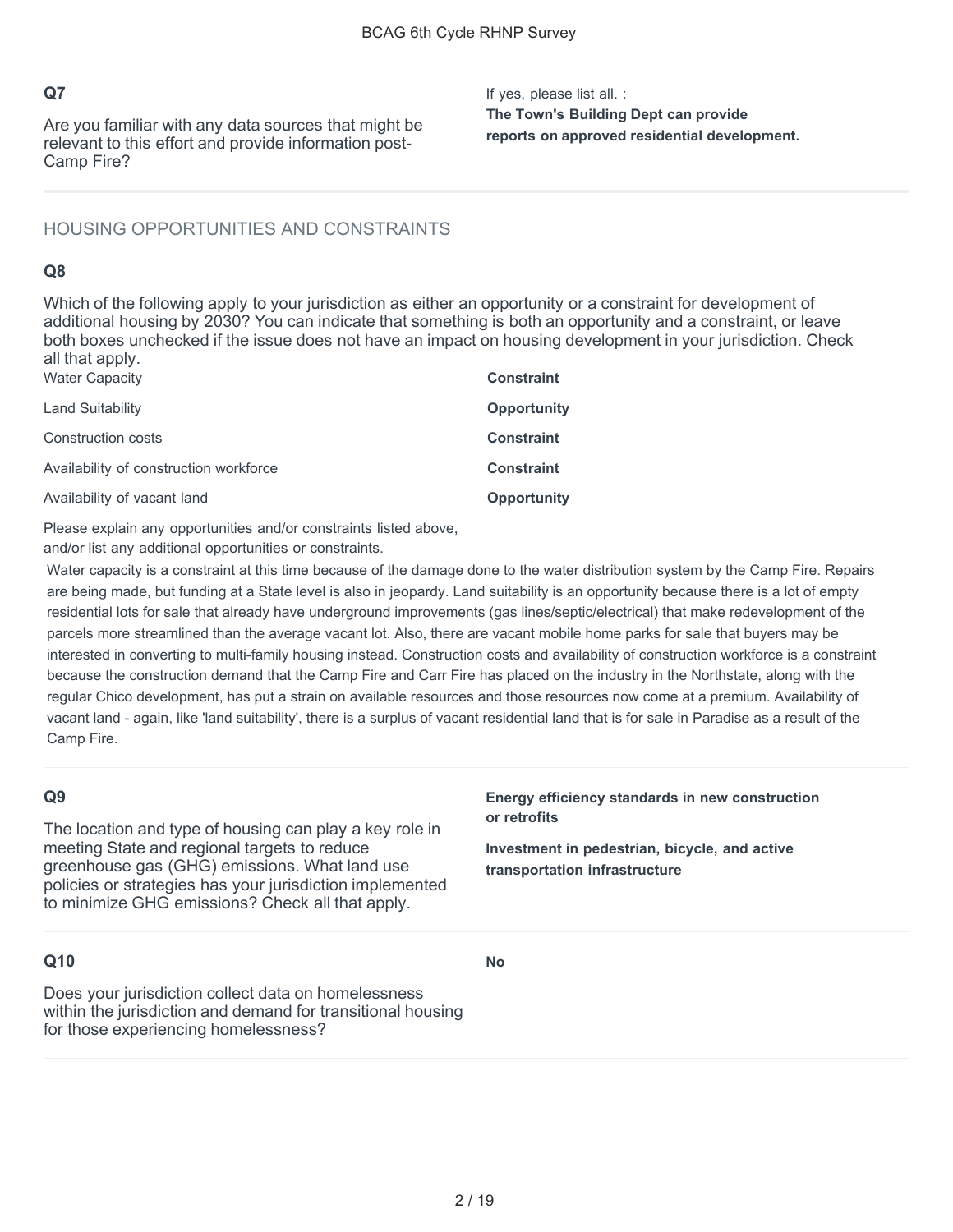What are the primary barriers or gaps your jurisdiction faces in meeting its RHNA goals for producing housing affordable to very low- and low-income households? Check all that apply.

**Local gap financing for affordable housing development** 

**Other** (please specify):

**High density housing of any affordability is difficult to achieve in Paradise as the entire town is on individual septic systems and wastewater discharge rates for both standard and secondary treatment require quite a bit of land.**

#### **Q12**

**No**

Over the course of a typical year, is there a need in your jurisdiction for housing for farmworkers?

#### **Q13**

If your jurisdiction is not currently meeting the demand for farmworker housing, what are the main reasons for this unmet demand?

**Respondent skipped this question**

**Lack of private investments in low-income neighborhoods and/or communities of color,** 

#### QUESTIONS ABOUT FAIR HOUSING ISSUES, GOALS, AND ACTIONS

#### **Q14**

Which of the following factors contribute to fair housing issues in your jurisdiction?Check all that apply.

**Other** (please explain):

**Limited wastewater capacities**

**including services or amenities**

**Funding rehabilitation and accessibility improvements for low-income homeowners**

#### **Q15**

What actions has your jurisdiction taken to overcome historical patterns of segregation or remove barriers to equal housing opportunity?Check all that apply.

#### **Q16**

Which of the following policies, programs, or actions does your jurisdiction use to prevent or mitigate the displacement of low-income households?Check all that apply:

Condominium conversion regulations Promoting streamlined processing of ADUs **In Use Potential Council/Board Interest**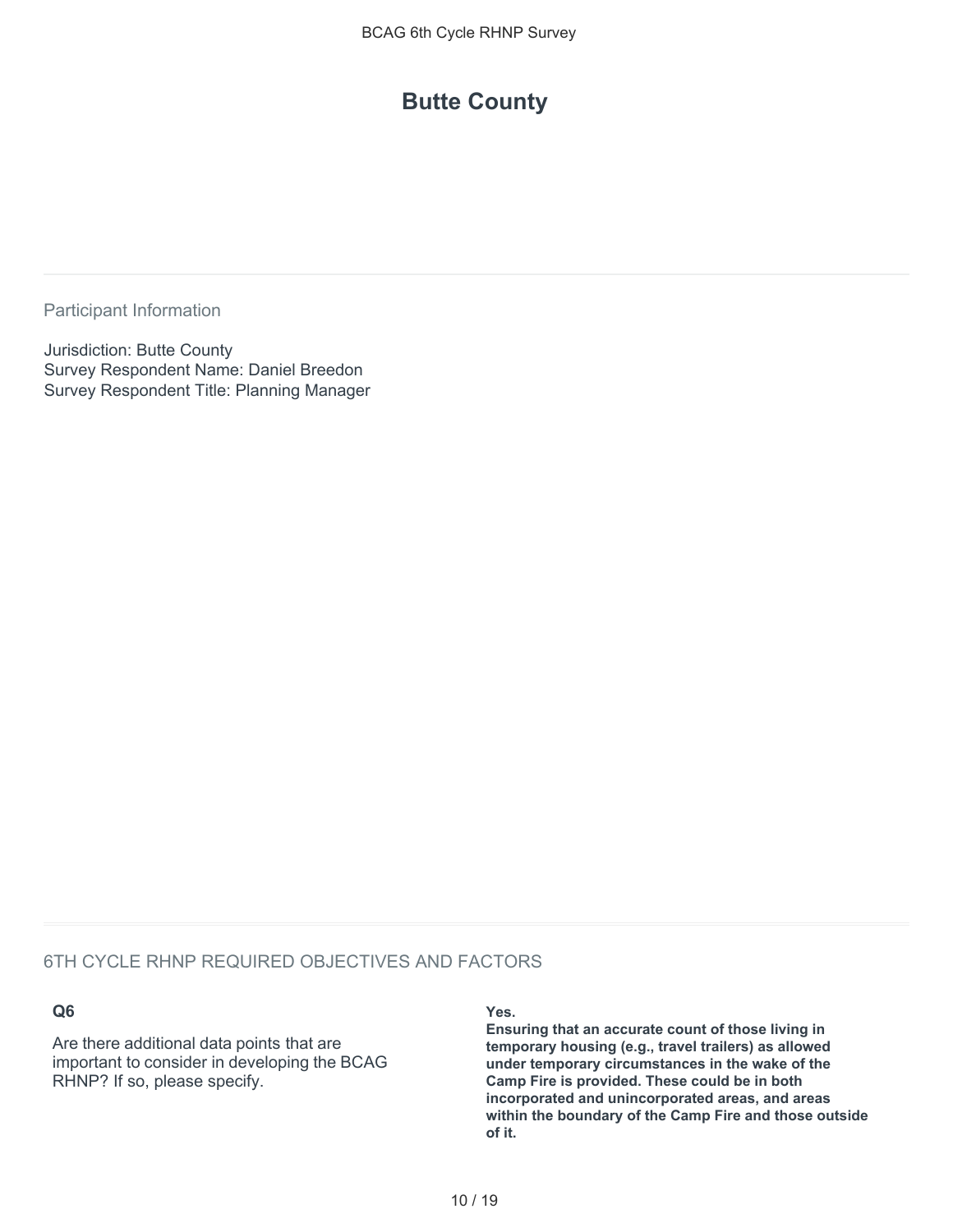Are there additional data points that are important to consider in developing the BCAG RHNP? If so, please specify.

**Yes. Ensuring that an accurate count of those living in temporary housing (e.g., travel trailers) as allowed under temporary circumstances in the wake of the Camp Fire is provided. These could be in both incorporated and unincorporated areas, and areas within the boundary of the Camp Fire and those outside of it.**

#### **Q7**

Are you familiar with any data sources that might be relevant to this effort and provide information post-Camp Fire? If yes, please list all.

Yes. **The County maintains a data base on permits that have been issued for temporary housing in the unincorporated area. Post Camp Fire Regional Population & Transportation Study - Not sure of status.**

HOUSING OPPORTUNITIES AND CONSTRAINTS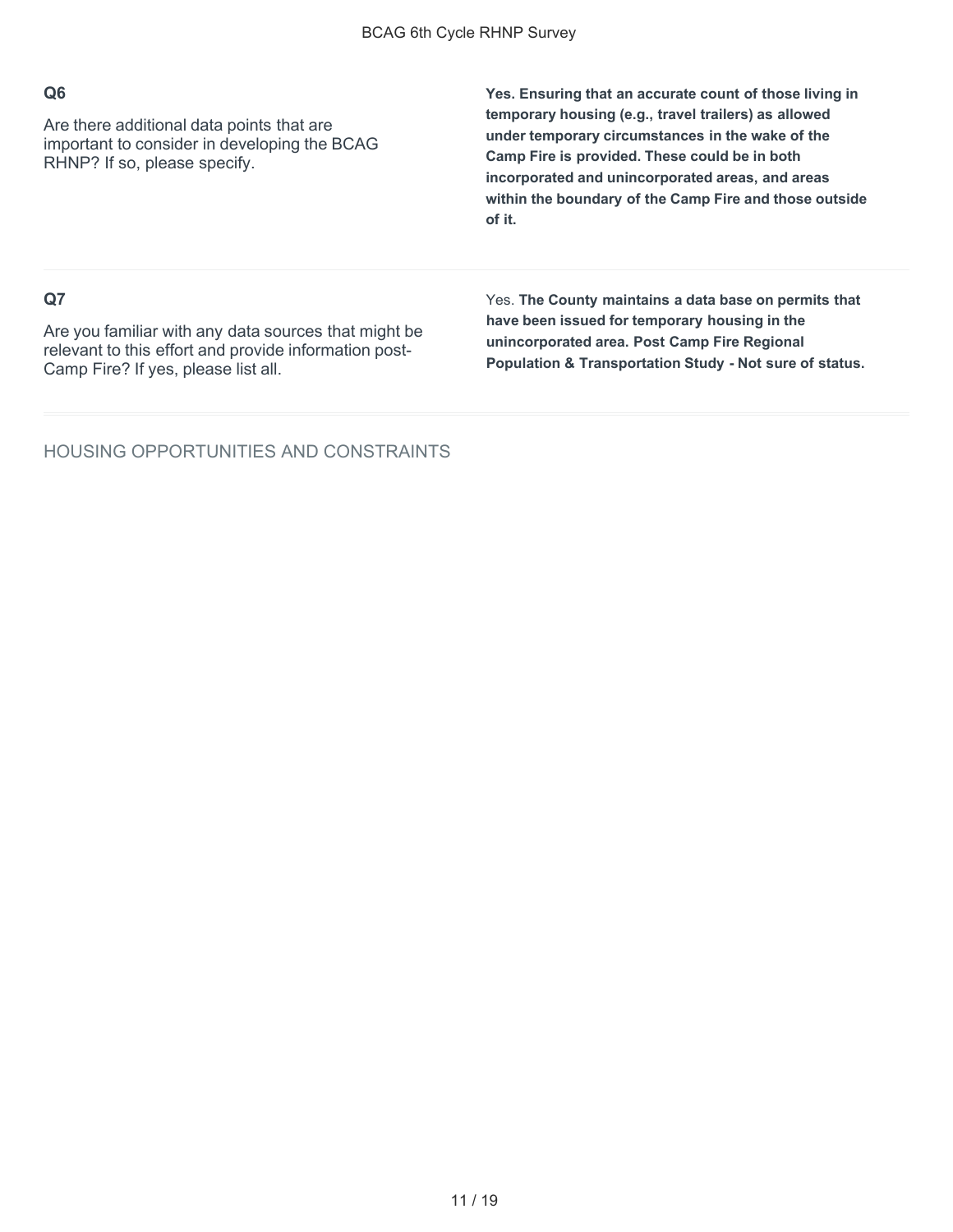Which of the following apply to your jurisdiction as either an opportunity or a constraint for development of additional housing by 2030? You can indicate that something is both an opportunity and a constraint, or leave both boxes unchecked if the issue does not have an impact on housing development in your jurisdiction. Check all that apply.

| <b>Water Capacity</b>                         | <b>Constraint</b>              |
|-----------------------------------------------|--------------------------------|
| <b>Land Suitability</b>                       | <b>Constraint</b>              |
| Lands protected by federal or State programs  | <b>Constraint</b>              |
| County policies to preserve agricultural land | <b>Constraint</b>              |
| Availability of schools                       | <b>Constraint</b>              |
| Availability of parks                         | <b>Constraint</b>              |
| Availability of public or social services     | <b>Opportunity, Constraint</b> |
| Impact of climate change and natural hazards  | <b>Constraint</b>              |
| Construction costs                            | <b>Constraint</b>              |
| Availability of construction workforce        | <b>Constraint</b>              |
| Availability of surplus public land           | <b>Constraint</b>              |
| Availability of vacant land                   | <b>Constraint</b>              |
| Financing/funding for affordable housing      | <b>Constraint</b>              |
| Weak market conditions                        | <b>Constraint</b>              |
| Project labor agreements                      | <b>Constraint</b>              |
| Utility connection fees                       | <b>Constraint</b>              |

Please explain any opportunities and/or constraints listed above,

and/or list any additional opportunities or constraints.

**While the county provides many services to the County as a whole, including services to incorporated cities, as an unincorporated jurisdiction Butte County does not provide services necessary for urban development in most areas. Local utility districts, especially in the south Oroville area provide water and sewer services to the unincorporated areas of the County. Even in these areas districts have constraints related to service that hinder urban development. The majority of the County requires service with on-site septic systems and domestic wells. This does not allow for the urban densities necessary for affordable housing. Butte County has designated vast areas for agricultural protection, the lifeblood of our economy. These areas are protected through strong policies set forth in the General Plan. Many of these areas are protected through individual Williamson Act contracts that prohibit non-agricultural uses. Foothill and mountain areas are prone to wildland fire risk, ingress and egress constraints for residents and emergency responders. These areas are also important watersheds, and offer important habitat, including for endangered species.**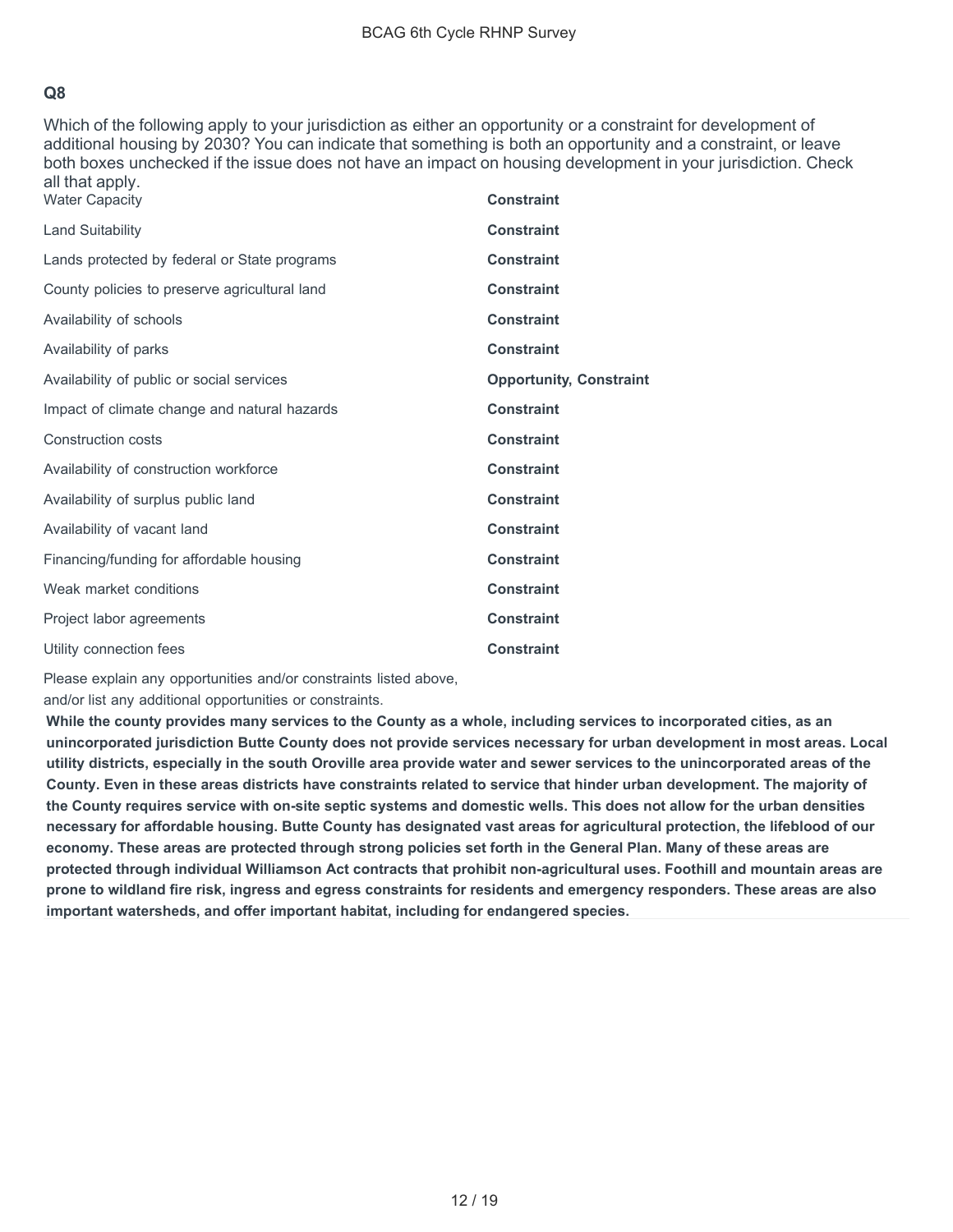The location and type of housing can play a key role in meeting State and regional targets to reduce greenhouse gas (GHG) emissions. What land use policies or strategies has your jurisdiction implemented to minimize GHG emissions? Check all that apply.

**Energy efficiency standards in new construction or retrofits**

**Investment in pedestrian, bicycle, and active transportation infrastructure**

**Land use changes that encourage a diversity of housing types and/or mixed-use development**

**Land use changes to allow greater density near transit,**

**Changes to parking requirements for new residential and/or commercial construction**

**Implementing a Climate Action Plan**

#### **Q10**

Does your jurisdiction collect data on homelessness within the jurisdiction and demand for transitional housing for those experiencing homelessness? If so, please provide an estimate for the local homeless population and corresponding need for transitional housing.

#### **Q11**

What are the primary barriers or gaps your jurisdiction faces in meeting its RHNA goals for producing housing affordable to very low- and low-income households? Check all that apply.

**Yes**. **Butte County participates in the Continuum of Care report.**

**Land use and zoning laws, such as minimum lot sizes, limits on multi-unit properties, height limits, or minimum parking requirements**

**Local gap financing for affordable housing development** 

**Local affordable housing development capacity,**

**Limited water and sewer service providers to allow for urban densities.**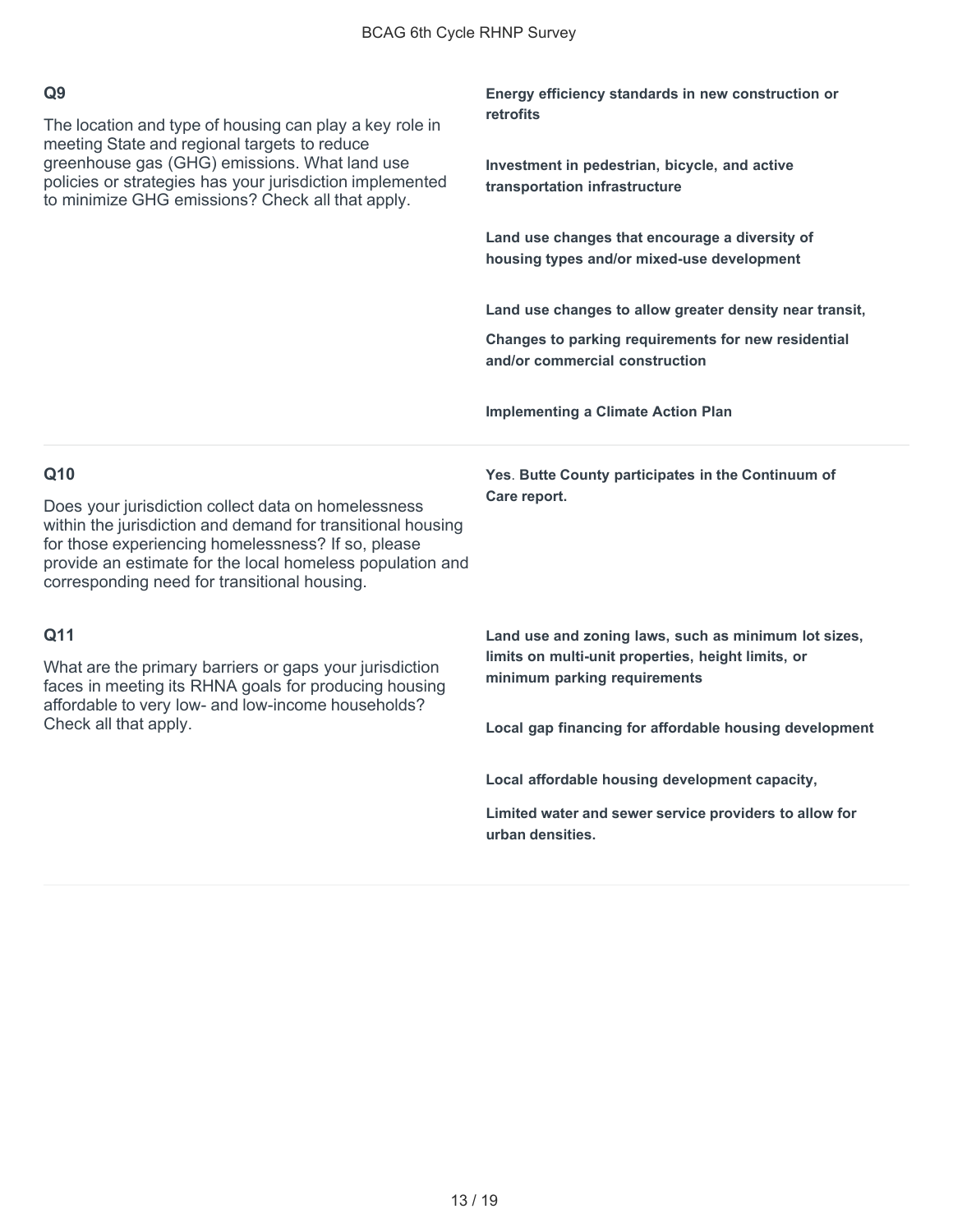Over the course of a typical year, is there a need in your jurisdiction for housing for farmworkers? If so, what is the total existing need for housing units for farmworkers in your jurisdiction, what portion of this need is currently unmet, and what is the data source for this information?:

**Yes. Farmworker data indicate that approximately 5,021 persons work as either full-time or seasonal employees in Butte County. Butte County has a fluctuating population of seasonal workers as well as a small base of workers who work more than 150 days a year in farm labor. The needs of seasonal workers may be met with farm labor camps, but farmworkers who choose to reside in the county year-round need long-term affordable housing. (2014 Housing Needs Assessment)**

#### **Q13**

If your jurisdiction is not currently meeting the demand for farmworker housing, what are the main reasons for this unmet demand?

#### QUESTIONS ABOUT FAIR HOUSING ISSUES, GOALS, AND ACTIONS

#### **Q14**

Which of the following factors contribute to fair housing issues in your jurisdiction?Check all that apply.

#### **Local affordable housing development capacity**

**Community opposition to proposed or existing developments**

**Displacement of residents due to natural hazards, such as wildfires**

**Location of affordable housing,**

**Lack of community revitalization strategies,**

**Lack of private investments in low-income neighborhoods and/or communities of color, including services or amenities**

**Lack of public investments in low-income neighborhoods and/or communities of color, including services or amenities**

**Location of employers,**

**Creation and retention of high-quality jobs,**

**Range of job opportunities available,**

**CEQA and the land use entitlement process**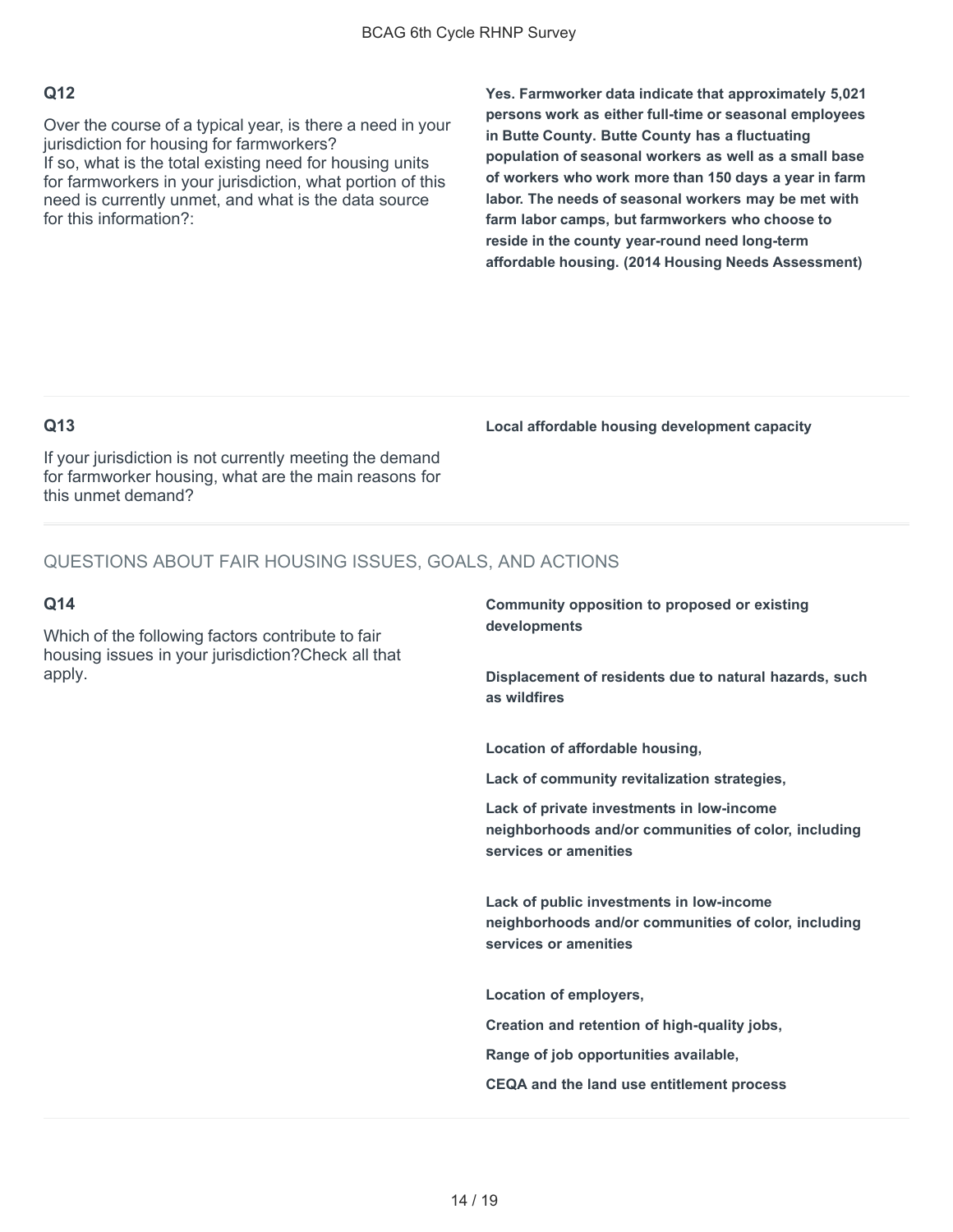What actions has your jurisdiction taken to overcome historical patterns of segregation or remove barriers to equal housing opportunity?Check all that apply.

**Land use changes to allow a greater variety of housing types**

**Dedicated local funding source for affordable housing development**

**Support for the development of larger affordable housing units that can accommodate families (2- and 3 bedroom units, or larger)**

**Support for the development of affordable housing for special needs populations (seniors, the disabled, those experiencing homelessness, those with mental health and/or substance abuse issues, etc.)**

**Exploring partnerships with Community Development Financial Institutions, large regional employers, and investors to add to the financial resources available for the creation and preservation of deed‐restricted affordable housing units**

**Funding rehabilitation and accessibility improvements for low-income homeowners**

**Ensuring affirmative marketing of affordable housing is targeted to all segments of the community**

#### **Q16**

Which of the following policies, programs, or actions does your jurisdiction use to prevent or mitigate the displacement of low-income households?Check all that apply:

Single-room occupancy (SRO) preservation **Potential Council/Board Interest**

Other (please specify) **Butte County Administration may have a better understanding of these programs and the County's involvement.**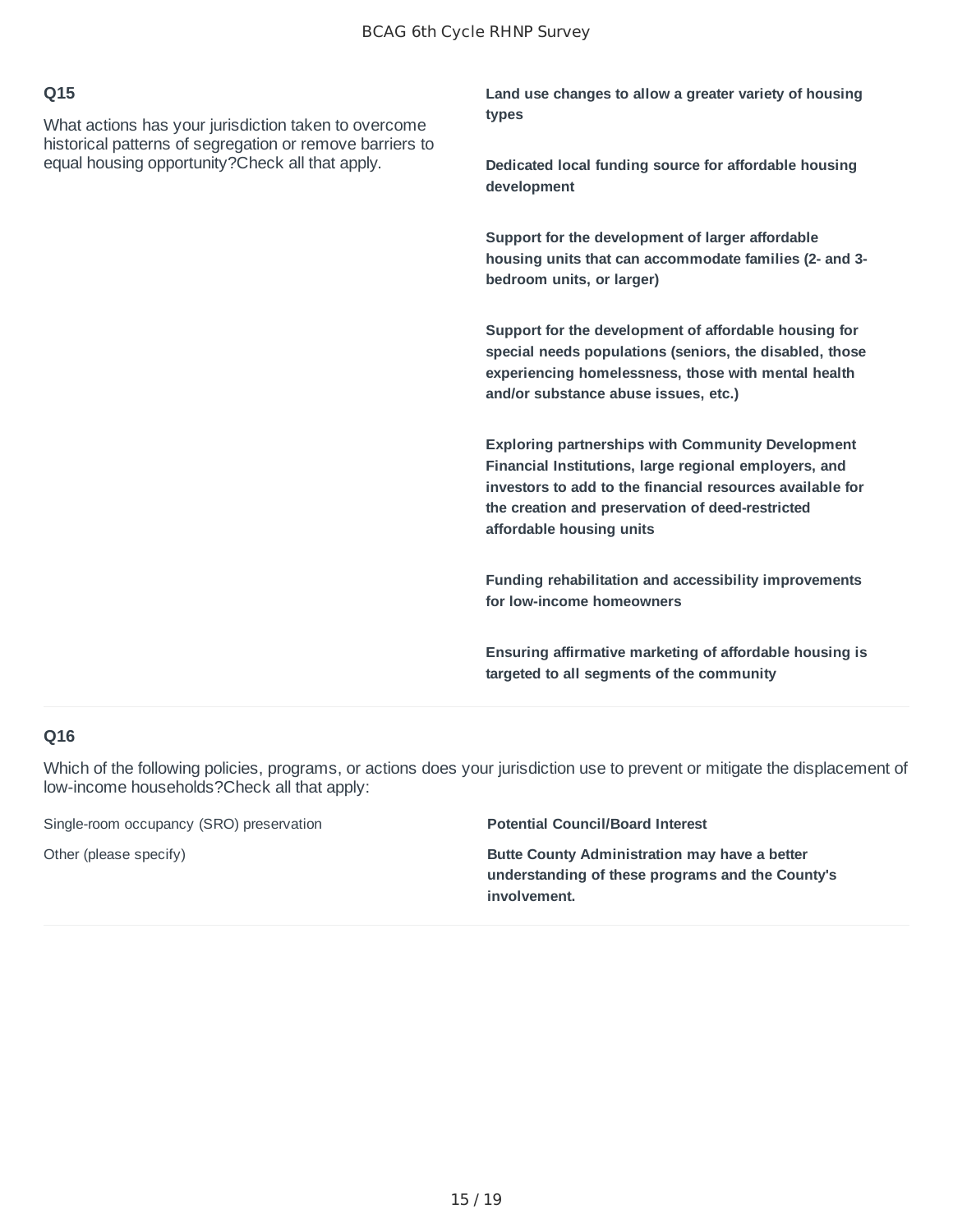## **City of Oroville**

Participant Information

Jurisdiction: City of Oroville Survey Respondent Name: Dawn Nevers Survey Respondent Title: Assistant Community Development **Director** 

#### 6TH CYCLE RHNP REQUIRED OBJECTIVES AND FACTORS

#### **Q6**

**No**

Are there additional data points that are important to consider in developing the BCAG RHNP?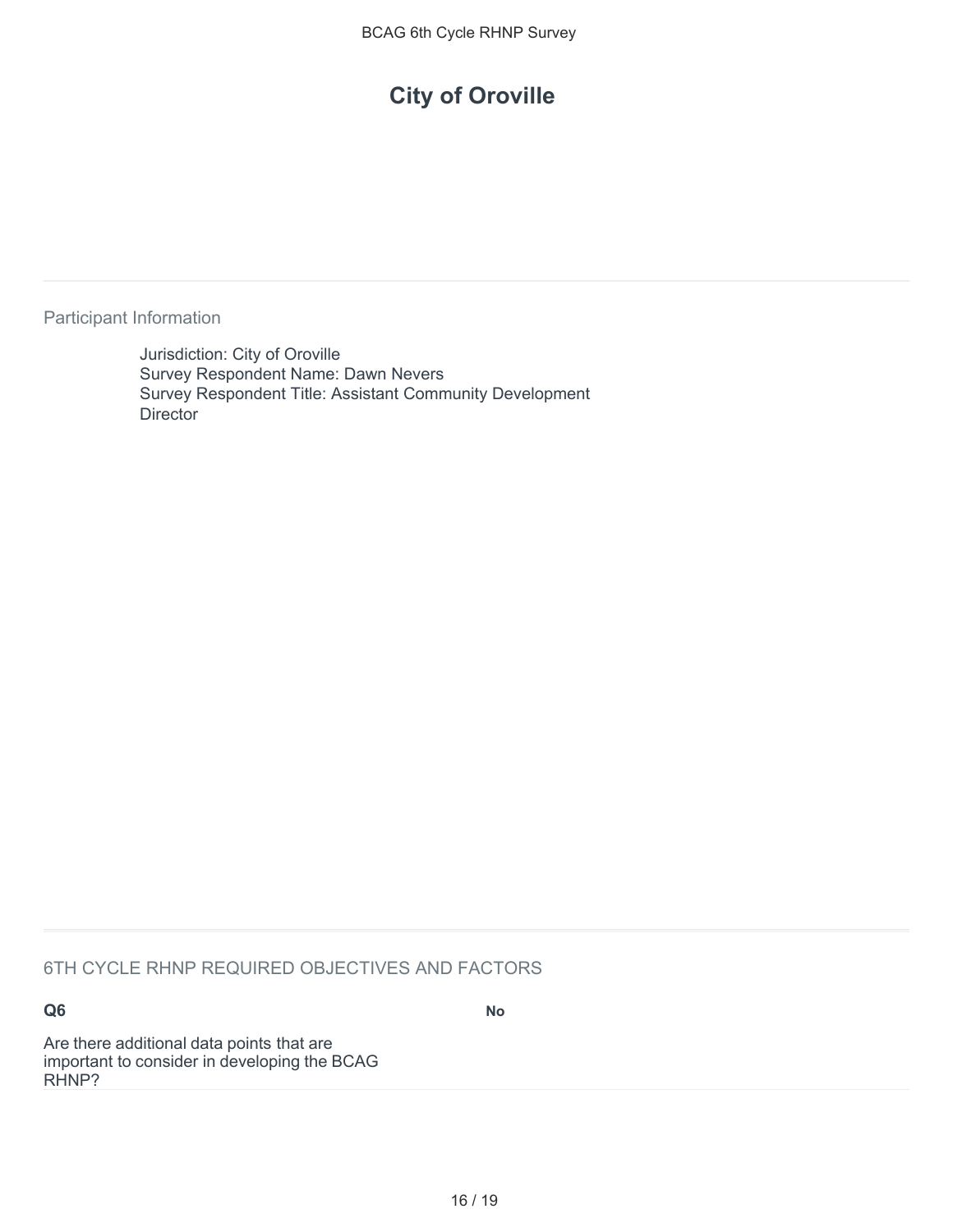Are you familiar with any data sources that might be relevant to this effort and provide information post-Camp Fire?

If yes, please list all. : **Fluctuation in populations**

#### HOUSING OPPORTUNITIES AND CONSTRAINTS

#### **Q8**

Which of the following apply to your jurisdiction as either an opportunity or a constraint for development of additional housing by 2030? You can indicate that something is both an opportunity and a constraint, or leave both boxes unchecked if the issue does not have an impact on housing development in your jurisdiction. Check all that apply.

| <b>Land Suitability</b>                   | <b>Opportunity</b>             |
|-------------------------------------------|--------------------------------|
| Availability of public or social services | <b>Opportunity, Constraint</b> |
| Availability of construction workforce    | <b>Opportunity, Constraint</b> |
| Availability of surplus public land       | <b>Opportunity</b>             |
| Availability of vacant land               | <b>Opportunity Constraint</b>  |
| Financing/funding for affordable housing  |                                |

Utility connection fees

Please explain any opportunities and/or constraints listed above,

and/or list any additional opportunities or constraints.

**Land Suitability: Oroville has plenty of suitable land for housing of all types, an opportunity; Availability of public/social services: Oroville is the County seat, location of a plethora of county-provided services. There are also a number of churches, religious organizations, and nonprofits provifing these services as well; Availability of construction workforce: Oroville has a large workforce suitable for construction trades, but since the Camp Fire there has been a shortage, and most of the construction workforce has been imported; Availability of surplus public land: Oroville owns a few parcels suitable for housing development and is actively working with affordable housing developers. This is an opportunity. The constraint is that there are very few such parcels; Availability of vacant land: Oroville has plenty of land suitable for housing of all types, an opportunity. In addition, there is plenty of additional vacant land adjacent to the city, in Thermalito, South Oroville, and north of the River; Financing for affordable housing: Oroville has long had First Time Home Buyer and housing rehab programs, plus there is plenty of new money coming from the State and Federal Government; Utility connection fees: A constraint because they tend to be significant, and often are a deal killer for an otherwise worthy project.**

#### **Q9**

The location and type of housing can play a key role in meeting State and regional targets to reduce greenhouse gas (GHG) emissions. What land use policies or strategies has your jurisdiction implemented to minimize GHG emissions? Check all that apply.

**Energy efficiency standards in new construction or retrofits**

**Investment in pedestrian, bicycle, and active transportation infrastructure**

**Land use changes that encourage a diversity of housing types and/or mixed-use development**

**Implementing a Climate Action Plan**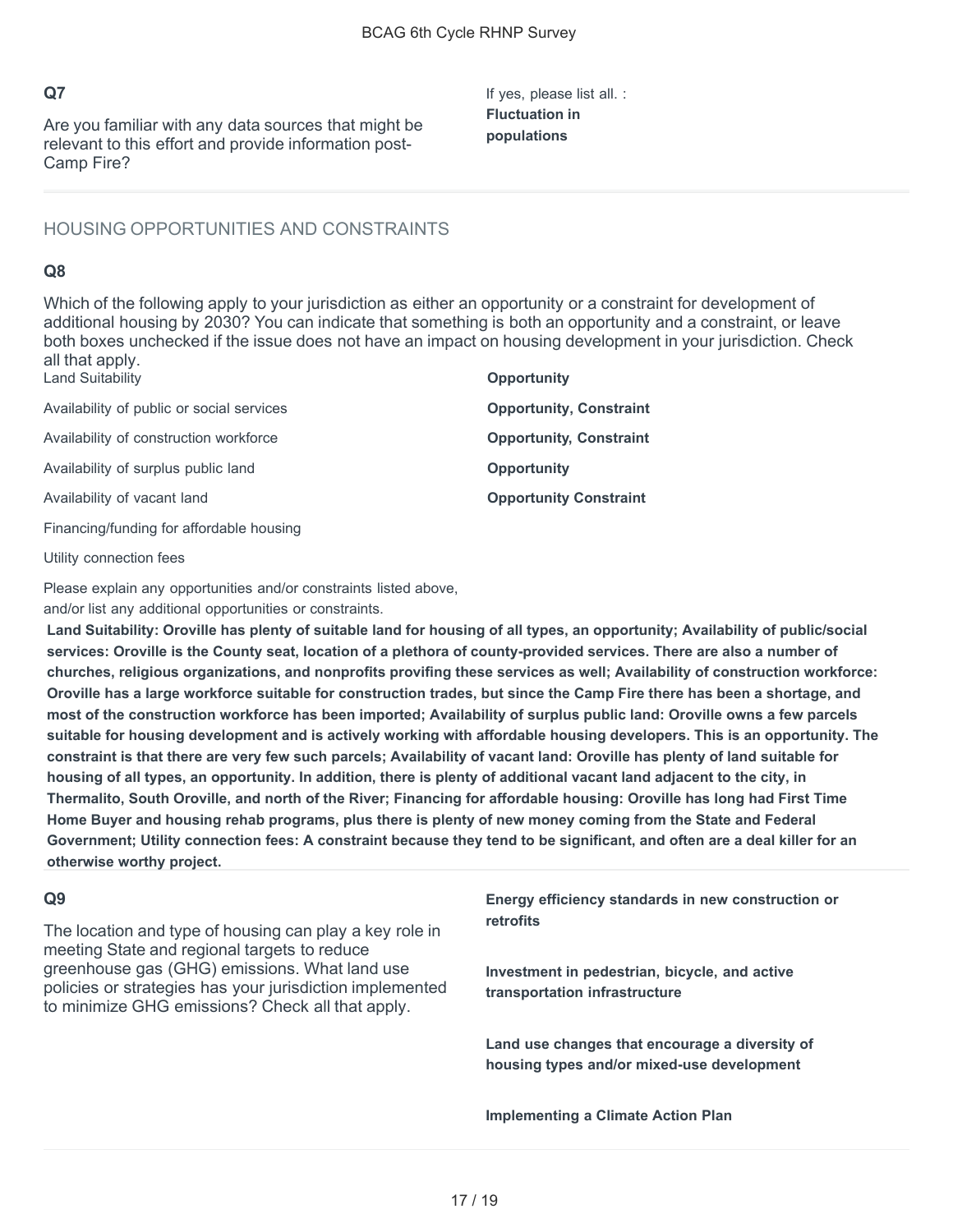| Q10                                                                                                                                                        | <b>No</b>                                              |  |  |  |  |  |  |
|------------------------------------------------------------------------------------------------------------------------------------------------------------|--------------------------------------------------------|--|--|--|--|--|--|
| Does your jurisdiction collect data on homelessness within<br>the jurisdiction and demand for transitional housing for<br>those experiencing homelessness? |                                                        |  |  |  |  |  |  |
| Q11                                                                                                                                                        | Local gap financing for affordable housing development |  |  |  |  |  |  |
| What are the primary barriers or gaps your jurisdiction                                                                                                    | Other (please specify):                                |  |  |  |  |  |  |
| faces in meeting its RHNA goals for producing housing<br>affordable to very low- and low-income households? Check<br>all that apply.                       | Economic conditions (Recession, COVID, etc.)           |  |  |  |  |  |  |
| Q12                                                                                                                                                        | <b>No</b>                                              |  |  |  |  |  |  |
| Over the course of a typical year, is there a need in your<br>jurisdiction for housing for farmworkers?                                                    |                                                        |  |  |  |  |  |  |
| Q13                                                                                                                                                        | Other (please specify):                                |  |  |  |  |  |  |
| If your jurisdiction is not currently meeting the demand for<br>farmworker housing, what are the main reasons for this<br>unmet demand?                    | N/A                                                    |  |  |  |  |  |  |

#### QUESTIONS ABOUT FAIR HOUSING ISSUES, GOALS, AND ACTIONS

#### **Q14**

Which of the following factors contribute to fair housing issues in your jurisdiction?Check all that apply.

**Community opposition to proposed or existing developments**

**Deteriorated or abandoned properties**

**Lack of private investments in low-income neighborhoods and/or communities of color, including services or amenities**

**Lack of public investments in low-income neighborhoods and/or communities of color, including services or amenities**

**Lack of regional cooperation**

**Availability, frequency, and reliability of public transit**

**Creation and retention of high-quality jobs**

**Range of job opportunities available**

**The impacts of natural hazards, such as wildfires**